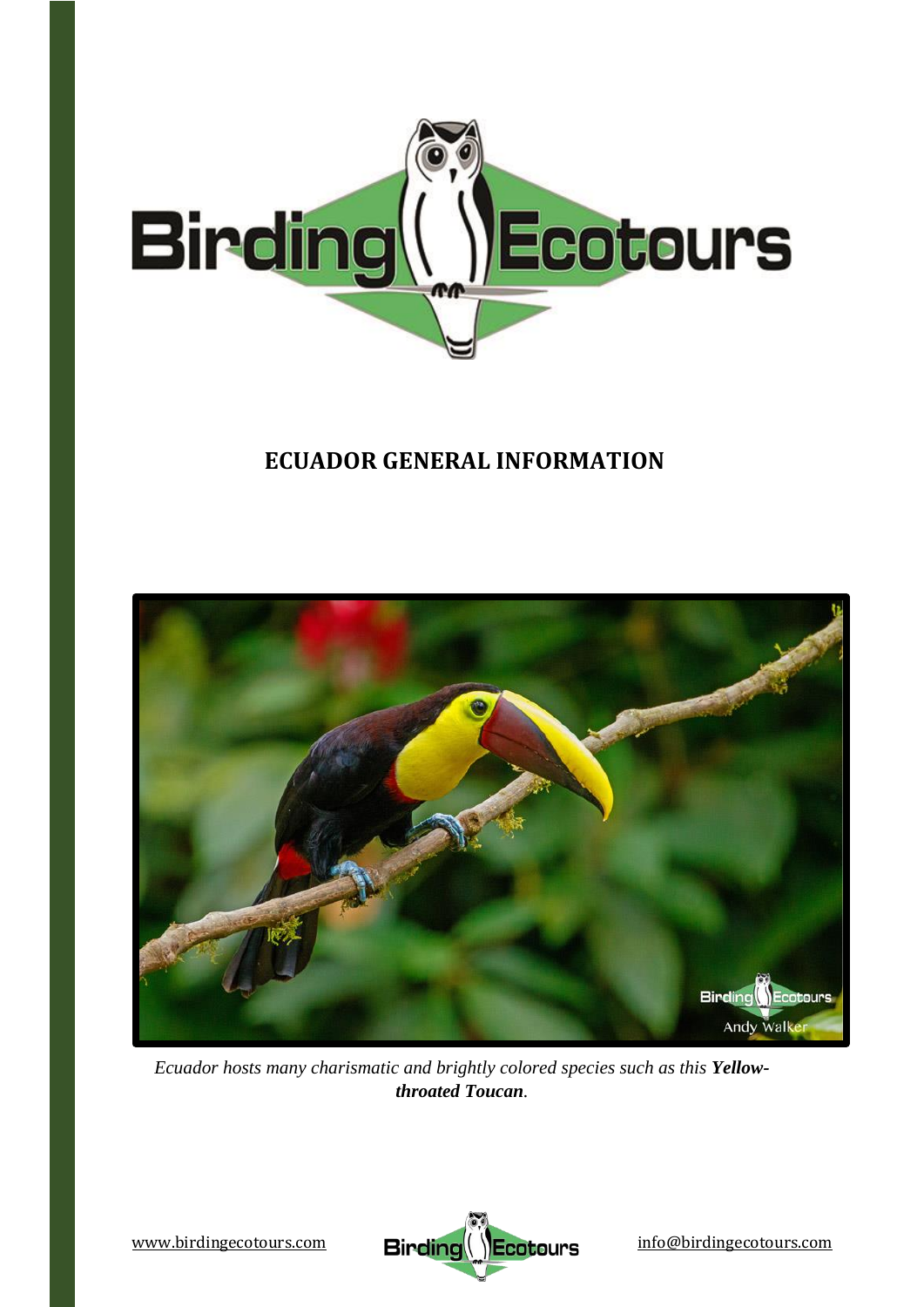## **PLEASE SEE TOUR PAGES FOR SPECIFIC INFORMATION ABOUT INDIVIDUAL ECUADOR TOURS**

Ecuador possesses an incredible biodiversity with 15 % of the world´s bird species found here, even though the country only comprises a tiny portion (0.05 %) of the planet's land surface area. For such a small country (Ecuador is about the size of the US state of New Mexico), its bird list of 1,706 species is simply astounding. With four iconic birding routes, [the Galápagos Islands,](https://www.birdingecotours.com/tour/birding-tour-ecuador-galapagos/) [the Amazon Rainforest,](https://www.birdingecotours.com/tour/birding-tour-ecuador-the-amazon/) the Pacific tropical lowlands and the Andes Mountains, Ecuador represents a mandatory Neotropical birding destination. Our [northern Ecuador](https://www.birdingecotours.com/tour/birding-tour-ecuador-the-north/) tour stands as our best-recommended and easiest tour of the country while our [southern Ecuador](https://www.birdingecotours.com/tour/birding-tour-ecuador-the-south/) tour can be considered a more adventurous affair, as we go in search of range-restricted species and near-endemics only accessible in this part of the world.

## **MEDICAL AND TRIP CANCELLATION INSURANCE**

Please ensure that you have proper medical and trip cancellation insurance as per our standard terms and [conditions.](https://www.birdingecotours.com/about-birding-ecotours/terms-conditions/) Trip cancellation insurance needs to cover your 25 % tour deposit and (within two months of the tour start date) your 75 % balance payments to Birding Ecotours, as unfortunately these are non-refundable.

#### **MEALS**

We normally have early morning breakfasts at the lodges (when an early breakfast is available). On some tours, such as our [southern Ecuador tour,](https://www.birdingecotours.com/tour/birding-tour-ecuador-the-south/) we will get several packed breakfasts, to ensure we are in the field at first light, when bird activity is at its highest. Depending on the schedule for the day, we normally have a small lunch pack when traveling or in the field, otherwise a hot meal in lodges or restaurants. We always have hot meals in the evening, either in lodges or in hotel restaurants. In restaurants, we normally have at least two menu options, of which one is a vegetarian meal. When dining at lodges, we normally have a fixed menu. Please let us know in advance of any dietary restrictions or preferences that you may have.

On our last day in Ecuador, we often have the chance to choose a la carte dishes, while we will do our best to provide you with diverse meal choices throughout the trip. Meal options vary depending on which Ecuador tour you sign up for.

Bottled water is included during the trip, however additional drinks, including soft drinks, fruit juices, and alcoholic beverages, are not included in the tour price.

#### **ACCOMMODATION**

We always try to include the best accommodations available on our tours, to provide our clients with an enjoyable and memorable holiday. We use accommodations we consider comfortable however not luxurious. In some remote areas, it is however necessary to stay in more basic lodges to ensure we have the best chance at finding our key target species. If the birding sites are not too far from cities, we often rather stay in the more superior city accommodation.



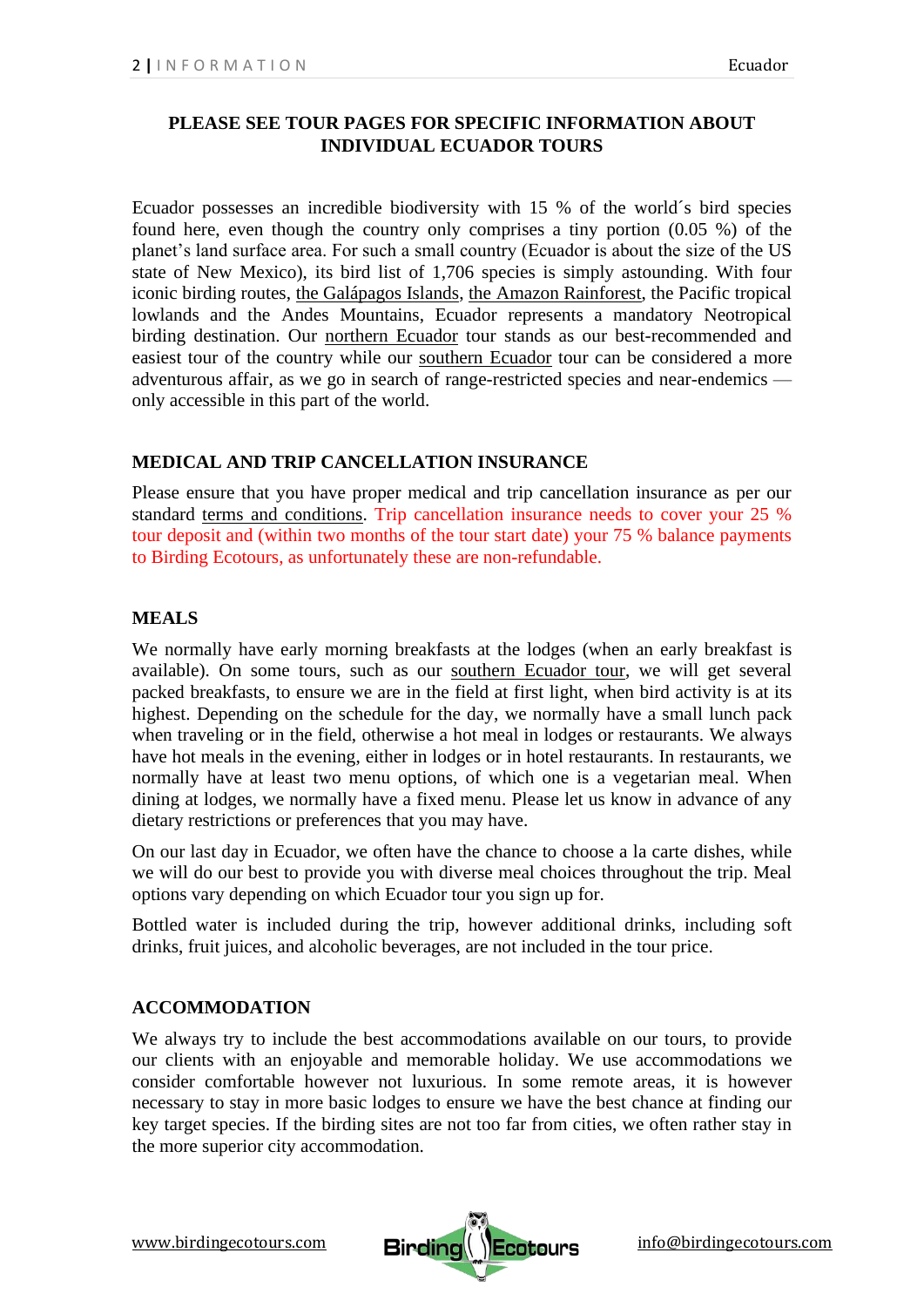**Note on bedrooms**: The price of our tour is per person sharing a twin bedroom. Most of our clients, even some couples, prefer to rather have their own bed to ensure a better sleep after long days out birding. The standard matrimonial or double bed in South America is the normal double bed size, which might be too small for some people. Bedrooms with queen/king-size beds are normally more expensive, and we do not include those rooms in the tour price, also because they are usually in very limited supply. If you rather want to upgrade your rooms, the hotel will charge the difference directly to you (if there is availability). This surcharge is not included in the tour price.

For all our Ecuador tours, we use [Hotel San Jose de Puembo](https://www.sanjosedepuembo.com/) in Quito, located only 15 minutes from the airport.

## **MONEY**

Your holiday includes practically all ground costs, so you might only need money to cover personal expenses such as drinks, laundry service, phone calls from hotels, bar expenses, souvenirs and gifts you want to take home, or any nonmandatory [gratuities](https://www.birdingecotours.com/tipping-guidelines/#:~:text=A%20global%20standard%20for%20tips,t%20feel%20obliged%20or%20pressurized.) you would like to give to any person who you think has provided exceptional service.

ATM machines are available at Quito airport where you can draw cash (US dollar is the official currency of Ecuador); we will pass through large cities and towns where ATMs are available however we cannot schedule time for exchanging money as this will eat into our birding time.

If you will be bringing US dollars into the country, we advise that you do not bring \$100 notes that are damaged in any way (broken tips and edges, ink marks, pieces of tape, etc.), as most institutions and people do not accept notes that show this kind of damage. Travelers checks/cheques are not possible to change during our trip. In case you bring cash in a different currency, we suggest exchanging to US dollars on arrival at the airport, although it may be easier to arrange US dollars before your visit. Please note that bureau de change/exchange houses at the airport may be closed, depending on your arrival time.

#### **HEALTH**

Please refer to the Center for [Disease](https://wwwnc.cdc.gov/travel/destinations/traveler/none/colombia) Control for health guidance (e.g., malaria and vaccination advice). Please also consult with your physician or your local travel clinic for recommendations.

While not a requirement for entry into Ecuador, unless you are arriving from an infected area in another country, a yellow fever vaccination is a good idea for most people traveling to third world or tropical countries, and the vaccination is effective for ten years. People with compromised immune systems should consult with their personal physician before getting any vaccinations.

Protection against Hepatitis A, B, and C, as well as polio, tetanus, and typhoid are all recommended. Dengue fever is very infrequent and is transmitted by dayflying *Aedes* mosquitoes infected with the dengue virus, but there is no prophylaxis against dengue fever. Proper clothing and use of insect repellent, especially in lowland areas, is the best protection. However, Dengue is uncommon in most areas to be visited on our tours.

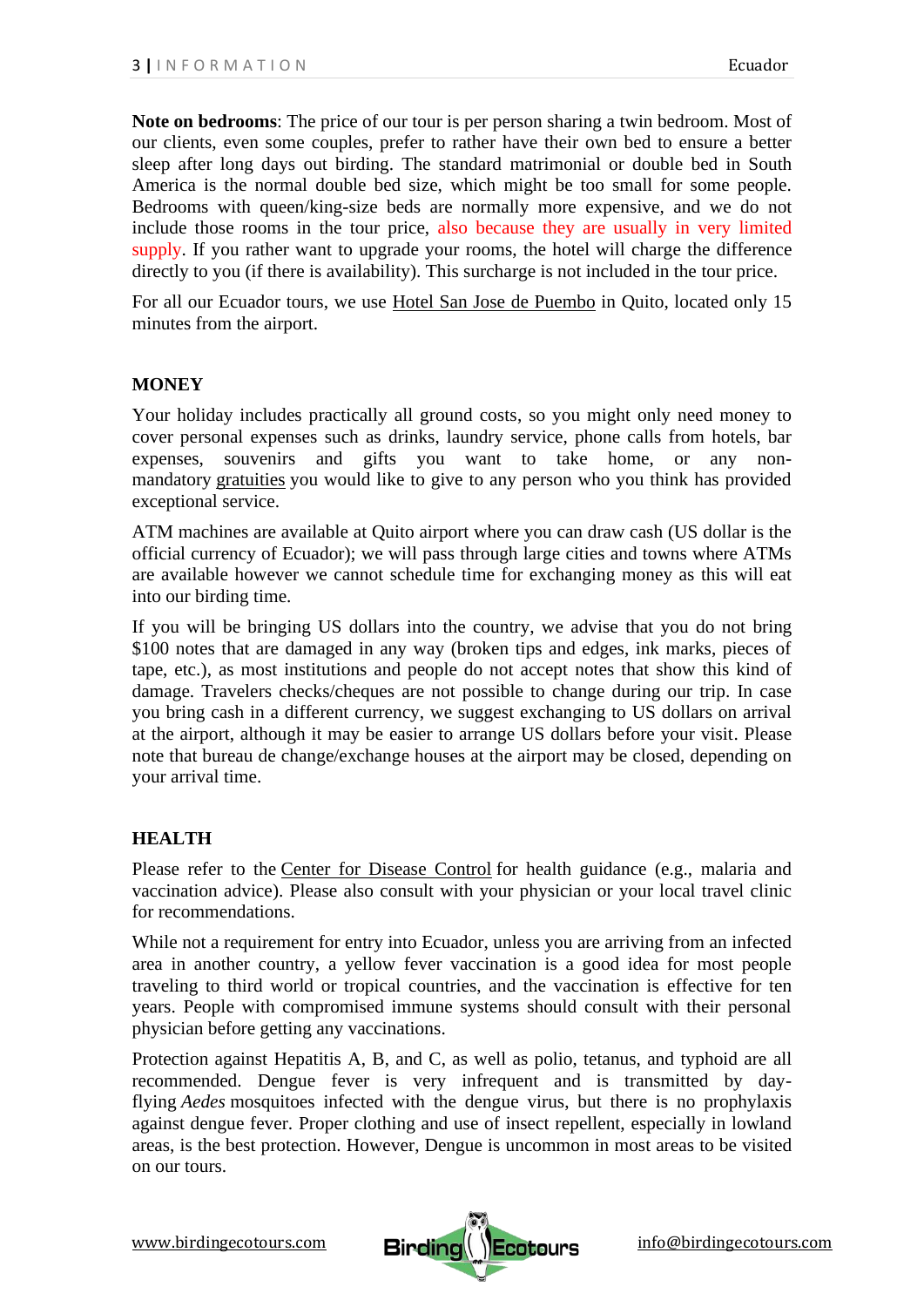Diarrhoea is always a tricky hazard while traveling in South America. Even though many travelers escape untouched, we ask you to consult your doctor and bring medicine to help treat diarrhoea, such as Imodium or Ciprofloxacin (500 mg). We recommend drinking only bottled water and to avoid eating from street shops where you are suspicious of the hygiene. As always, please follow your tour leader's advice here.

We take care of the places where we go for meals as well as any meals we take out into the field. We ask you to clean your hands using hand sanitizer before enjoying your meal. Please note that sometimes the dramatic change from your normal diet might result in some mild stomach or digestive abnormalities that may disappear in a short time. Only when this problem is followed by nausea and/or even fever, there may be a real diarrhoea problem. Again, please ask your doctor what they recommend is best for you.

Please let us know of any medical conditions you may have, such as diabetes, asthma, allergies, heart conditions, or knee problems, also including any phobias or anything else you think we should know about. This knowledge will help ensure we can care for you and also make suggestions as to what you may or may not enjoy while on tour with us.

#### **INSECTS & OTHER PESTS**

Insects will be present on all our Ecuador tours, and will vary in numbers depending on the region we visit. We recommend that you wear loose-fitting long pants and longsleeved shirts and keep insect repellent handy. Spraying your feet, socks, shoes, and the lower portion of your pants with insect repellent will help reduce chigger bites. Chiggers are burrowing mites that are widespread throughout the tropical regions of the Americas. They do not spread any kind of disease, although their bites produce longterm itching as an allergic reaction. Mosquitoes, sandflies, blackflies, sweat bees, wasps, ants and horse flies are not uncommon in the tropical lowlands. Please follow your tour leader's advice to avoid insect bites.

#### **WHAT TO BRING**

#### **Please kindly refer to our general list of what to bring on a birding tour, [here.](https://www.birdingecotours.com/what-to-bring/)**

The tour leader will usually have a spotting scope for general use of all tour participants. However, we ask you to initially only have brief views of the birds to allow everybody to have sufficient views, especially of elusive species. If you like to enjoy prolonged scope views, you might consider bringing your own scope.

Please avoid wearing nylon or plastic jackets and/or rainwear of similar materials. Noisy clothing is annoying to others and may frighten birds, especially while out owling.

#### **SECURITY**

The Ecuadorian countryside, in all areas that we visit, is now considered safe, and you will find that Ecuadorians everywhere are friendly and helpful. Big cities, however, suffer the same problems as large cities worldwide, and you should take precautions to safeguard personal belongings such as money, passports, and optical equipment. We recommend using money belts or security pouches, worn inside your clothing. We

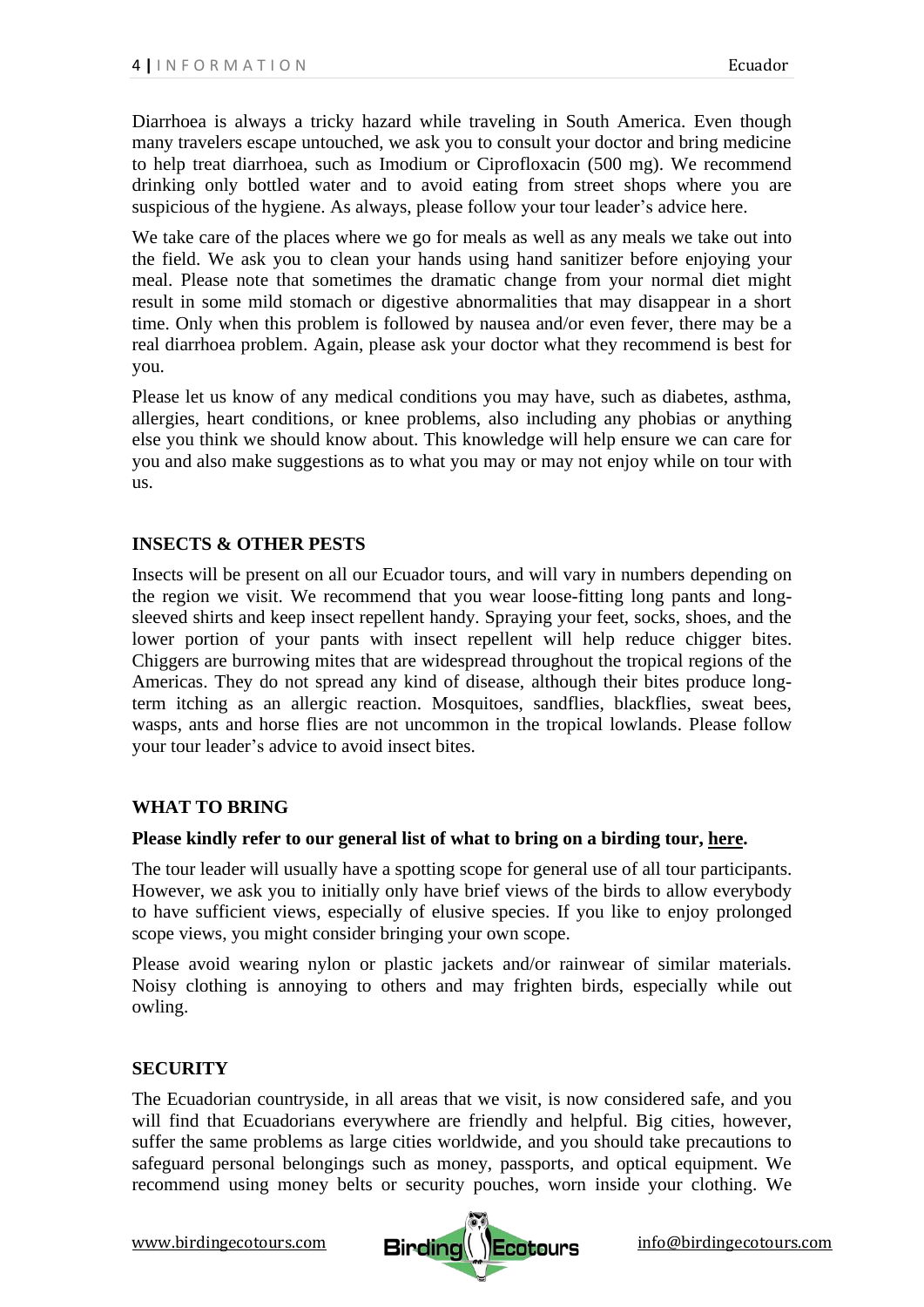strongly suggest you avoid walking at night in large cities without informing your tour leader, and do not display binoculars and big cameras. Certain areas of Quito, and other large cities, are considered relatively unsafe and should be avoided. Please follow your leader's advice and do not display cameras or binoculars when visiting downtown Quito, Guayaquil or Cuenca.

## **ELECTRICITY**

Electrical plug-in sockets in Ecuador are usually the two flat-pin type (ITA [Type](https://www.worldstandards.eu/electricity/plugs-and-sockets/) A and B, the same as used in the United States), and the current is usually 220 volts. A surge protector is strongly recommended. We also recommend bringing a universal adaptor to fit your electric devices into all kinds of sockets.

## **PASSPORT AND VISA**

A passport valid for at least six months beyond your planned departure from Ecuador is required. We recommend ensuring you have a few blank pages as sometimes you may require a full page for the stamp in your passport. It is a good idea to bring a few Xerox copies/photocopies of your passport as well as the details of your consular representation in Ecuador.

Please do check with the Ecuadorian consulate in your country about visa requirements to enter Ecuador.

#### **PHOTOGRAPHY**

Please follow your tour leader's advice about the use of a flash when photographing bird species. Some reserves have forbidden the use of flash photography and ignoring this could result in the immediate termination of our visit to the reserve.

Even though photography is welcome on all of our birding tours, these tours are focused on birdwatching so we ask you to photograph without jeopardizing other participants' enjoyment of the tour, and without impacting our travel schedule. We invite you to read our [Expectations and rules for group tours,](https://www.birdingecotours.com/group-tour-expectations/) in particular Point 6, which pertains to photography on our group tours.

#### **SMOKING ETIQUETTE**

We ask, if you smoke, to please move away from the group and to always be considerate to tour participants and other guests. It is forbidden to smoke in the van, during meals, during checklist sessions and while birding at feeder stations or on trails. Financial penalties for smoking in hotel rooms will be covered by the participant.

#### **TOUR VEHICLES & SEAT ROTATION**

For all our Ecuador tours, we mostly use vans (Mercedes Sprinters) for groups of 4-8 people. For smaller groups (up to three people) we often use smaller vans like the Hyundai H-1 (please see below).

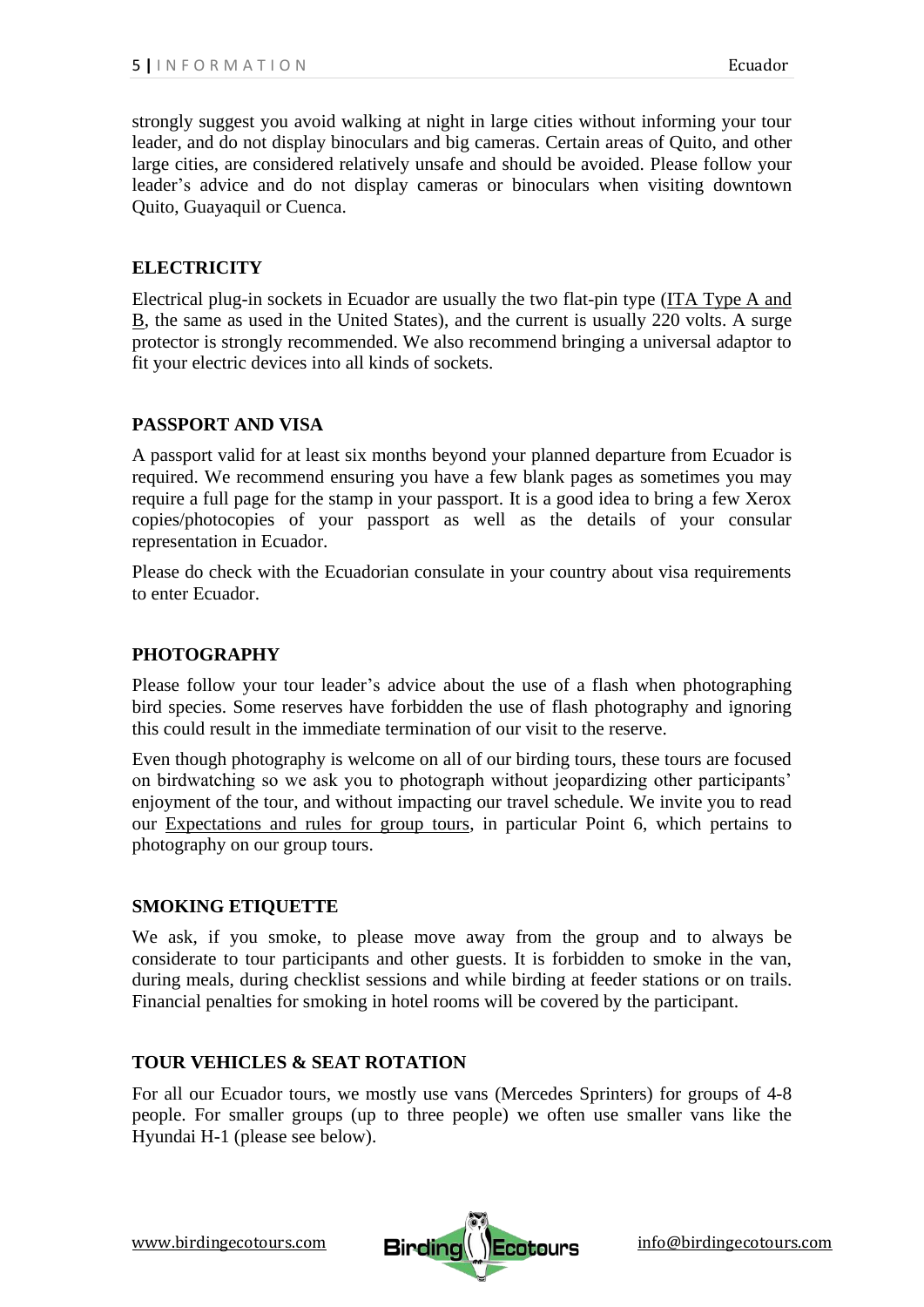At Birding Ecotours, we employ a seat rotation policy on all our small-group set departure tours. This will ensure everybody has equal opportunities throughout the tour. Unfortunately motion sickness will not excuse you from our seat rotation policy and thus if you are prone to motion sickness you should ensure you bring the relevant medication. We also require that you are fit and flexible enough to manoeuvre yourself to the back of the vehicle. Tour participants should also be mindful of what extra equipment they bring into the general seating area of the vehicle (rather than the luggage section) and should ensure they do not clog up general thoroughfare or extra seats with camera equipment, tripods, etc. from a comfort and health and safety point of view.



*Mercedes Sprinter van, which we use on our Ecuador tours (4-8 people).*



*Hyundai H1 van, which we use on our Ecuador tours (1-3 people).*